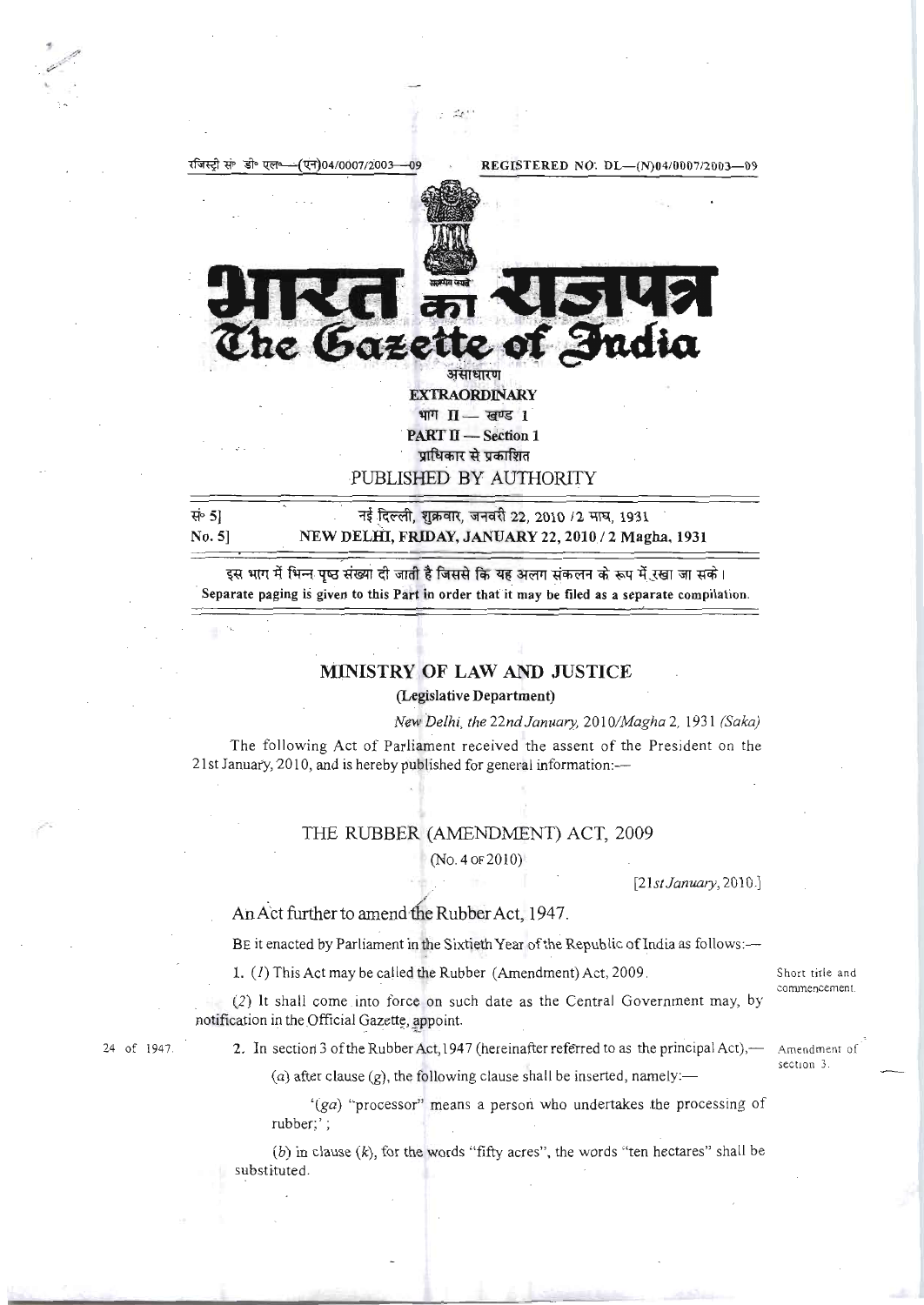Amendment of 3. In the principal Act, in section 4, in sub-section (3), after clause (d), the following section 4. clause shall be inserted, namely:—

 $"$ (da) three members to be nominated by the Central Government of whom two shall he from the Department of Commerce and one from the Department of Agriculture and Co-operation;".

section 8.

Amendment of  $\begin{array}{ccc} \hbox{4. In the principal Act, in section 8,} \end{array}$ 

 $(i)$  in sub-section  $(2)$ ,

(a) after clause (d), the following clause shall be inserted, namely:-

 $"((da)$  improving the quality of rubber and implementing the standards for quality; marking, labelling and packing for the rubber produced or processed in, imported into or exported from, India;";

 $(b)$  in clause  $(e)$ , for the words "and manufactures", the words "manufacturers and processors" shall be substituted;

 $(ii)$  in sub-section (3), in clause (c), for the words "half-yearly reports", the words "annual report" shall be substituted.

Substitution of - 5. In the principal Act, for sections 9, 9A and 9B, the following section shall be substituted, namely:-

new section for sections 9, 9A and 9B.

Fund.

Rubber "9.(1) There shall be a fund to be called the Rubber Development Fund and Development there shall be credited  $\frac{1}{\sqrt{2}}$ there shall be credited,-

> (a) all sums forming the funds of the Board immediately before the commencement ofthe Rubber (Amendment) Act, 2009;

> (b) the proceeds of cess paid to the Board by the Central Government under sub-section (7) of section 12;

> (c) any sum of money that may be paid to the Board by way of grants or loans by the Central Government;

(d) internal and extra budgetary resources of the Board;

(e) all moneys received and collected under section 26A; and

*(j)* any other sum that may be levied and collected under this Act and the rules made thereunder.

(2) The Rubber Development Fund shall be applied

 $(a)$  to meet the expenses of the Board;

 $(b)$  to meet the cost of the measures referred to in section 8;

 $(c)$  to meet the expenditure incurred in the performance of its functions under this Act or the rules made thereunder;

(d) to meet the expenditure for rehabilitation of small growers; and

 $(e)$  for making such grants to rubber estates or for meeting the cost of such other assistance to tubber estates as the Board may think · necessary for the development of such estates.".

Omission of 6. Section 10 of the principal Act shall be omitted.

Amendment 7. In the principal Act, in section 12,-

(i) in sub-section  $(2)$ ,-

(a) for the words "such rubber is used.", the words "such rubber is used or from the exporter by whom such rubber is exported:" shall be substituted:

section 10.

of section 12.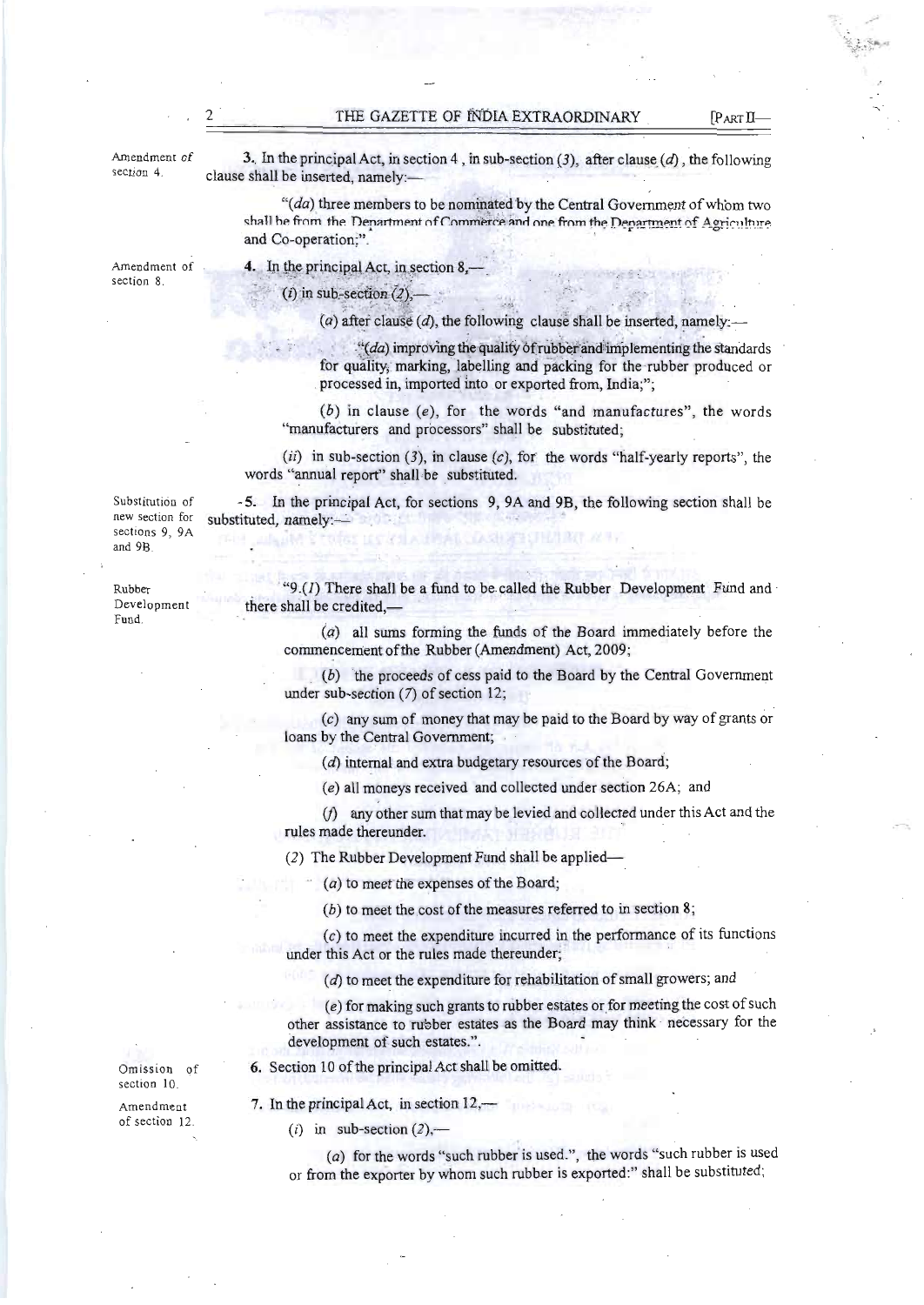(b) the following provisos shall be inserted, namely:—

"Provided that the Central Government may, if considered necessary in the public interest, by order for reasons to be recorded in writing, exempt or reduce the duty of excise on rubber exported on such terms and conditions as it deems fit:

Provided further that the Central Government may, by notification in the Official Gazette, specify zero paisa per kilogram as the rate of duty of excise on natural rubber produced in India and procured for export by the exporters of natural rubber for the period from the 1stApril, 1961 to the 31st August, 2003\_";

 $(i)$  for sub-section (3), the following sub-section shall be substituted, namely:—

" $(3)$  Subject to the provisions of this Act, every owner, exporter or the manufacturer, as the case may be, shall pay the duty of excise to the Board in the manner and for the period referred to in sub-section  $(4)$  and, if he fails to do so, the duty may be recovered with the cost of collection and interest at such rates, as may be prescribed, from the owner, exporter or the manufacturer, as the case may be, as an arrear of the land revenue.";

(*iii*) in sub-section (4) in clause (*b*),  $-$ 

 $(a)$  for the words "fifteen days", the words "thirty days" shall be substituted;

(b) in sub-clause  $(ii)$ , for the words "rubber used", the words "rubber acquired" shall be substituted;

 $(iv)$  in sub-section  $(5)$ ,—

(a) for the words "owner or manufacturer", the words "owner, exporter or manufacturer" shall be substituted;

 $(b)$  after the words "as may be prescribed", the following shall be inserted, namely:

"and collect the cess from the owner, exporter or the manufacturer, -as the case may be, after issuing a notice and after making such enquiry as it considers necessary, with such rate of interest as fixed under subsection  $(3)$ :

Provided that where for any reason, the Board finds that an owner, exporter or manufacturer, as the case may be, has paid cess in excess of what is due from him, it shall be adjusted against the future payment, if any, from him or shall be refunded to him.".

**8.** In the principal Act, in section 13, in sub-section (1), after the words "The Central Government may", the words  $\cdot$ , if it deems necessary," shall be inserted.

9. In the principal Act, for section 17, the following section shall be substituted, namely:

" $17. (1)$  The Board shall implement the standards for quality, marking, labelling and packing for various marketable forms of rubber, for the rubber produced or processed in, imported into or exported from, India.

Amendment of section 13.

Substitution of new section for section 17.

Implementation of standards for quality, marking, etc., for rubber.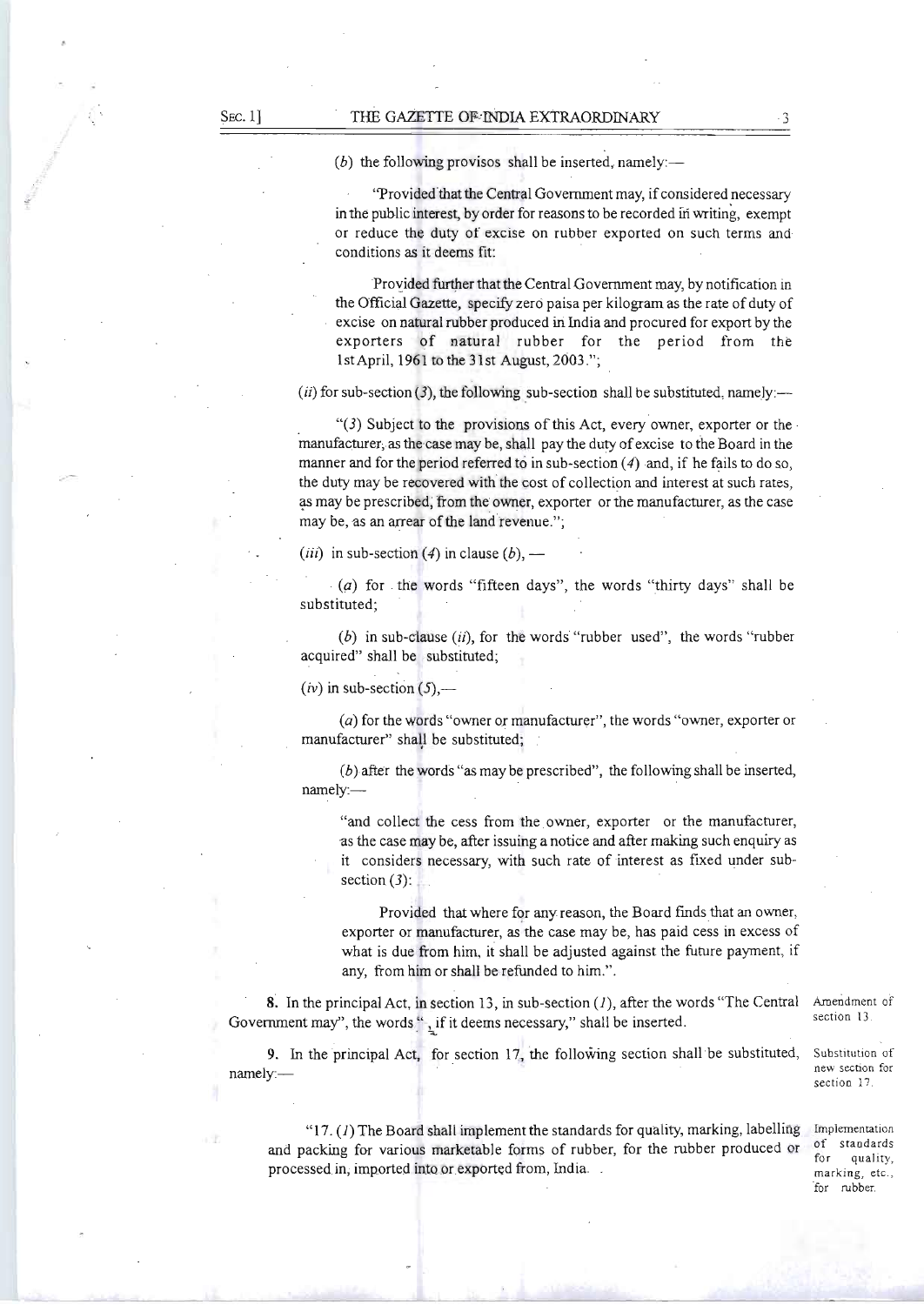THE GAZETTE OF INDIA EXTRAORDINARY [PARTLL-

(2) Any officer ofthe Board authorised by the Chairman may at any reasonable time inspect the rubber sold or purchased by any dealer or processor at any factory or other premises of a dealer, processor ormanufacturer or exporter for the purpose of ensuring the compliance of the standards under sub-section  $(1)$ .".

11. In the principal Act, in section 19, for the words and figures "section 15 or

Omission of section 18

Amendment of section 19.

Amendment of section 21

12. In the principal Act, in section  $21, -$ 

(a) for the words "any officer of the Board may", the words "any officer of the Board authorised by the Chairman may" shall be substituted;

(b) for the words "manufacturer, for", the words "manufacturer or processor, for" shall be substituted.

Insertion of new section 22A. 13. In the principal Act, after section 22, the following section shall be inserted, nameiy:

Section 18 of the principal Act shall be omitted.

section  $17$ ", the words and figures "or section  $15$ " shall be substituted.

"22 A.  $(I)$  Without prejudice to the foregoing provisions of this Act, the Board shall, in the discharge of its functions and duties under this Act, be bound by such directions on questions of policy as the Central Government may give in writing to it from time to time:

Provided that the Board shall, as far as practicable, be given opportunity to express its views before any direction is given under this sub-section.

(2) The decision of the Central Government whether a question is one of the policy or not shall be final.".

14. In the principal Act, after section 24, the following section shall be inserted, namely:-

"24 A. The Central Government may, by notification in the Official Gazette, direct that any power exercisable and functions performed by it under this Act may be exercised and performed in such cases and subject to such conditions, if any, as may be specified in the notification by such officer or authority as may be specified therein.".

Amendment of section 25. 15. In the principal Act, in section 25, in sub-section  $(2)$ ,—

(a) clause  $(xx)$  shall be omitted;

(b) after clause  $(xxa)$ , the following clause shall be inserted, namely:-

 $f(xxb)$  the cost of collection and the rate of interest to be recovered in case of delayed payment of duty under sub-section (3) of section 12;";

 $(c)$  in clause (xxi), the words and figures "or section 17" shall be omitted.

| Insertion of<br>new section<br>$25A$ . | 16. In the principal Act, after section 25, the following section shall be inserted,<br>namely.<br>Profit as discount involvement as Manomay and                         |
|----------------------------------------|--------------------------------------------------------------------------------------------------------------------------------------------------------------------------|
| Power to make<br>regulations.          | " $25A$ . (1) The Board may, with the previous approval of the Central Government,<br>by notification make regulations, not inconsistent with the provisions of this Act |
|                                        | and the rules made thereunder, to carry out its functions.<br>(2) Executed in made under sub section (1) shall be laid before each                                       |

 $(2)$  Every regulation made under sub-section  $(1)$  shall be laid by House of Parliament.".

Amendment of  $17$ . In the principal Act, in section 26, in sub-section (1), for the words "one section 26. thousand rupees", the words "five thousand rupees" shall be substituted.

Power of Central Government to issue directions to Board.

Insertion of new section 24A Power to delegate.